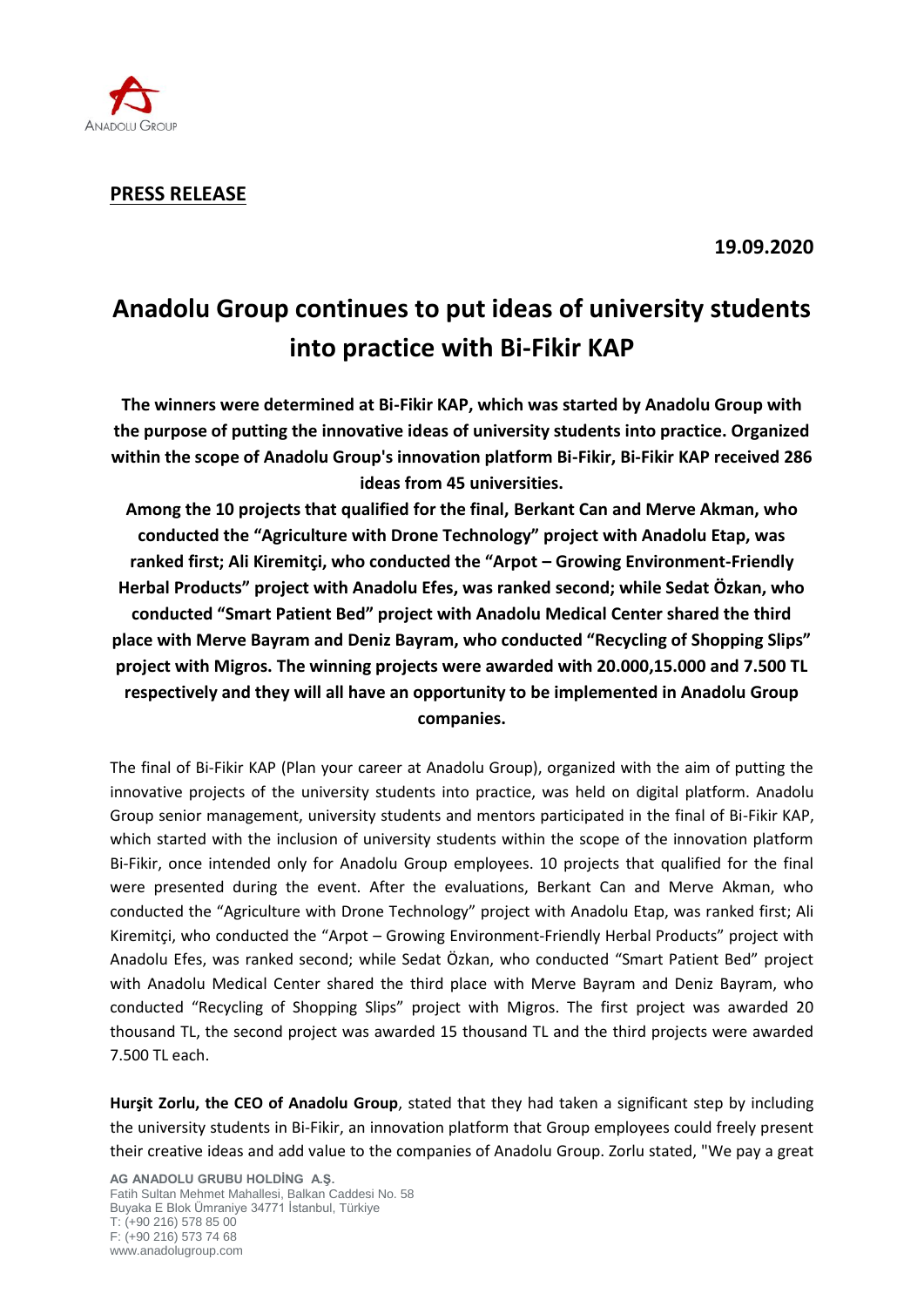

deal of attention to the ideas and projects of the young generation and while we are contributing to realization of their dreams, we are also making a notable contribution to the future of our country. We always focus on university students since they are our future employees, future producers and the inventors of the most important ideas for the future. With the power of the projects by Anadolu Group employees presented through Bi-Fikir, we have created a total value of 600 million TL in the last 5 years. With the scope of Bi-Fikir KAP, I believe that this value will increase with the innovations of the young people who may also be employed in the significant positions of our companies.

## **"We offer young people the opportunity to put their ideas into practice in Anadolu Group''**

**Anadolu Group Human Resources President Osman Alptürer** declared that; as a Group that employs a significant number of employees in a wide range of activities, they have many areas where new talents and new perspectives can be evaluated. Alptürer stated, "We have included our beloved university friends in our Group's innovation efforts, we have combined our campus brand KAP ("Plan your career at Anadolu Group") and Bi-Fikir and we have created Bi-Fikir Kap so that the university students can implement their creative ideas and dreams in Anadolu Group. We offer the students the opportunity to pursue a career in a technological environment that attaches importance to innovation while they are implementing their ideas that are not yet integrated to the business processes. In 2 years, we gathered a total of 596 project ideas from 1.330 students, who study at 249 different department of 155 different universities. 5 out of 9 projects that participated in our bootcamp in 2019, were put into practice. 4 students had the opportunity to find jobs or internships at Anadolu Group. With Bi-Fikir KAP, we will continue to support university students to express themselves and make their dreams come true."

With Bi-Fikir KAP, the ideas of university students were collected on [www.kap.bi-fikir.com](http://www.kap.bi-fikir.com/) website until 31<sup>st</sup> of December 2019. 286 ideas were received from 45 universities. Within the scope of Bi-Fikir KAP Bootcamp, organized by Anadolu Group; training and mentorship support were provided for the owners of the 10 ideas that qualified for the final from among the 23 projects that qualified for the semi-final. The winning project teams will be presented at Anadolu Group Bi-Fikir Festival, that will be held on digital platform on November 4, 2020 and the successful projects will be implemented in Anadolu Group companies according to the field of the project.

## **About Anadolu Group**

Anadolu Group has been founded by Yazıcı and Özilhan families in 1950. Carrying its existence into the future with its vision of being 'the star that links Anatolia to the world and the world to Anatolia', the Group operates in 19 countries with approximately 80 companies, 66 production facilities and approximately 80 thousand employees.

Anadolu Group, acting in accordance with its mission to cooperate with the world's leading global brands through its commitment to partnership culture and to develop branded consumer products,